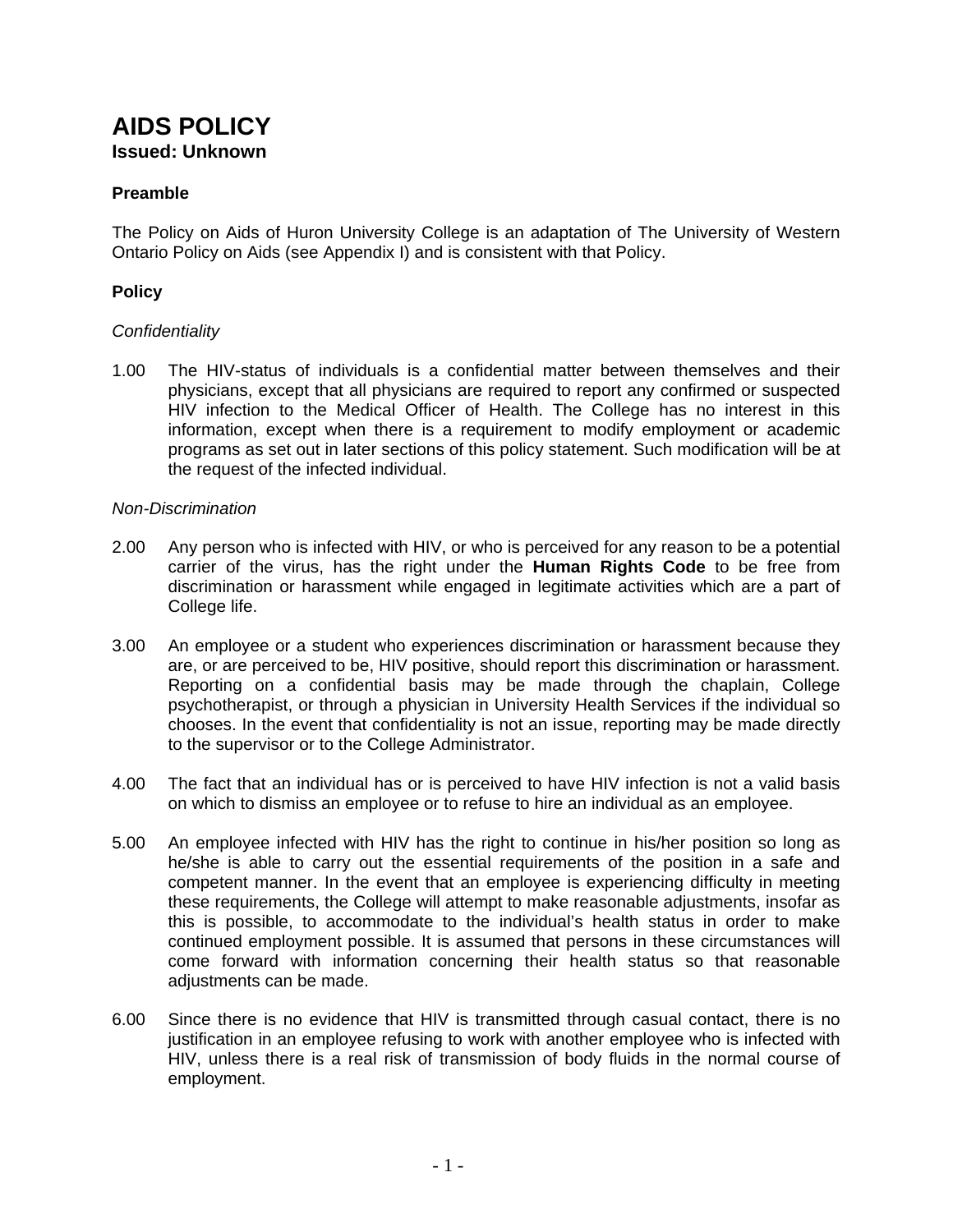- 7.00 The College will not deny admission to anyone because he/she is infected with HIV, or is perceived for any reason to be a potential carrier of HIV. Nor will the College ask any student to withdraw from the College because he/she is infected with HIV, or perceived to be a potential carrier of HIV. There is no justification for a student to refuse to work with another student who is infected with HIV (subject to guideline 8.00 below).
- 8.00 In the event that a student is unable to meet the requirements of a program due to the effects of HIV-infection, the program will be modified to the extent reasonably possible and academically feasible to enable the student to continue his/ her studies. In the event a student infected with HIV is involved in a program in which significant risks arise by virtue of the student's participation, such modifications as are reasonable will be made to enable the student to safely participate in the program.
- 9.00 Students infected with HIV will not be discriminated against in the provision of student housing. However, it is recognized that such students may have special requirements and, where possible, all reasonable efforts will be made in order to protect the health and/or confidentiality of the HIV-infected student.
- 10.00 The College, through the office of the Chaplain, will develop and maintain current educational programs regarding AIDS for all members of its constituency: students, staff and faculty. These programs will be designed to be pro-active and will emphasize prevention as the most effective approach to the control of infection at this time. The accessibility of these educational programs will be continually monitored, and materials will be updated to reflect the ongoing state of knowledge concerning this disease.
- 11.00 Mandatory testing for HIV infection is not a prerequisite for employment by the College nor for admission to any academic program. In principle, the College does not support mandatory testing, and therefore such practices will not be implemented. It does, however, recognize that circumstances may exist where individuals may wish to seek such testing due to the presumption of increased risk and they should be encouraged to do so. The College's role is one of providing counselling for those members who request it, and referral to appropriate testing resources (through family physicians) except in those cases in which occupational exposure is a factor.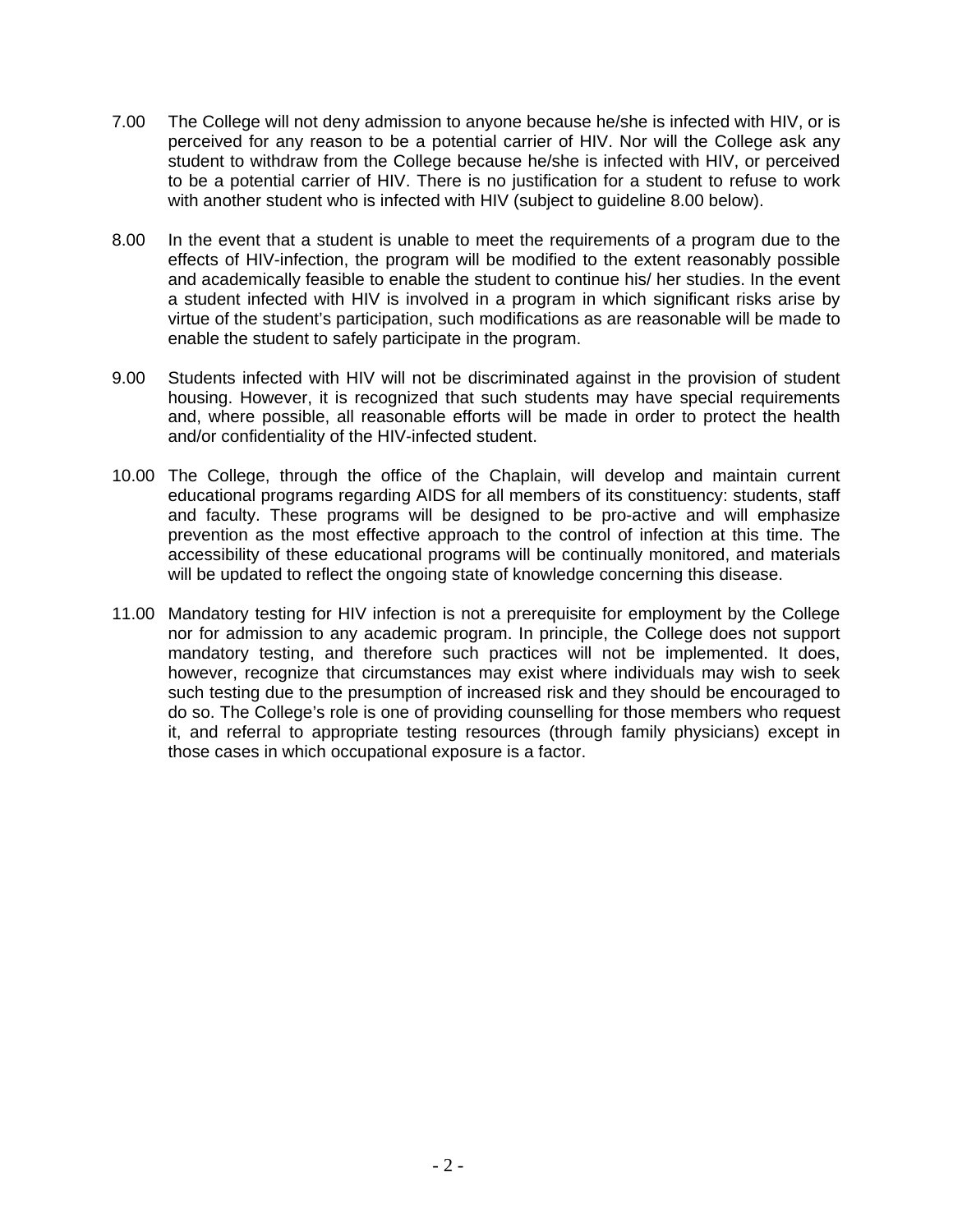# *The* **UNIVERSITY** *of* **WESTERN ONTARIO POLICIES** *and* **PROCEDURES**

# **1.19 POLICY ON AIDS**

Classification: General Effective Date: 22MAR90 Supersedes: (NEW)

## **POLICY**

#### **Confidentiality**

1.00 The HIV-status of individuals is a confidential matter between themselves and their physicians, except that all physicians are required to report any confirmed or suspected HIV infection to the Medical Officer of Health. The University has no interest in this information, except when there is a requirement to modify employment or academic programs as set out in later sections of this policy statement. Such modification will be at the request of the infected individual.

#### Non-Discrimination

- 2.00 Any person who is infected with HIV, or who is perceived for any reason to be a potential carrier of the virus, has the right under the Human Rights Code to be free from discrimination or harassment while engaged in legitimate activities which are a part of University life.
- 3.00 An employee or a student who experiences discrimination or harassment because they are, or are perceived to be, HIV-positive, should report this discrimination or harassment. Reporting on a confidential basis may be made through one of the physicians in the Health Services if the individual so chooses. In the event that confidentiality is not an issue, reporting may be made directly to the supervisor or to the Employee Relations Section of the Personnel Department.
- 4.00 The fact that an individual has or is perceived to have HIV infection is not a valid basis on which to dismiss an employee or to refuse to hire an individual as an employee.
- 5.00 An employee infected with HIV has the right to continue in his/her position so long as he/she is able to carry out the essential requirements of the position in a safe and competent manner. In the event that an employee is experiencing difficulty in meeting these requirements, the University will attempt to make reasonable adjustments, insofar as this is possible, to accommodate to the individual's health status in order to make continued employment possible. It is assumed that persons in these circumstances will come forward with information concerning their health status so that reasonable adjustments can be made.
- 6.00 Since there is no evidence that HIV is transmitted through casual contact, there is no justification in an employee refusing to work with another employee who is infected with HIV, unless there is a real risk of transmission of body fluids in the normal course of employment.
- 7.00 Neither the University nor the affiliated colleges will deny admission to any faculty to anyone because he/she is infected with HIV, or is perceived for any reason to be a potential carrier of HIV. Nor will the University ask any student to withdraw from the University because he/she is infected with HIV, or perceived to be a potential carrier of HIV. There is no justification for a student to refuse to work with another student who is infected with HIV (subject to guideline 8.00 below).
- 8.00 In the event that a student is unable to meet the requirements of a program due to the effects of HIV-infection, the program will be modified to the extent reasonably possible and academically feasible to enable the student to continue his/her studies. In the event a student infected with HIV is involved in a program in which significant risks arise by virtue of the student's participation, such modifications as are reasonable will be made to enable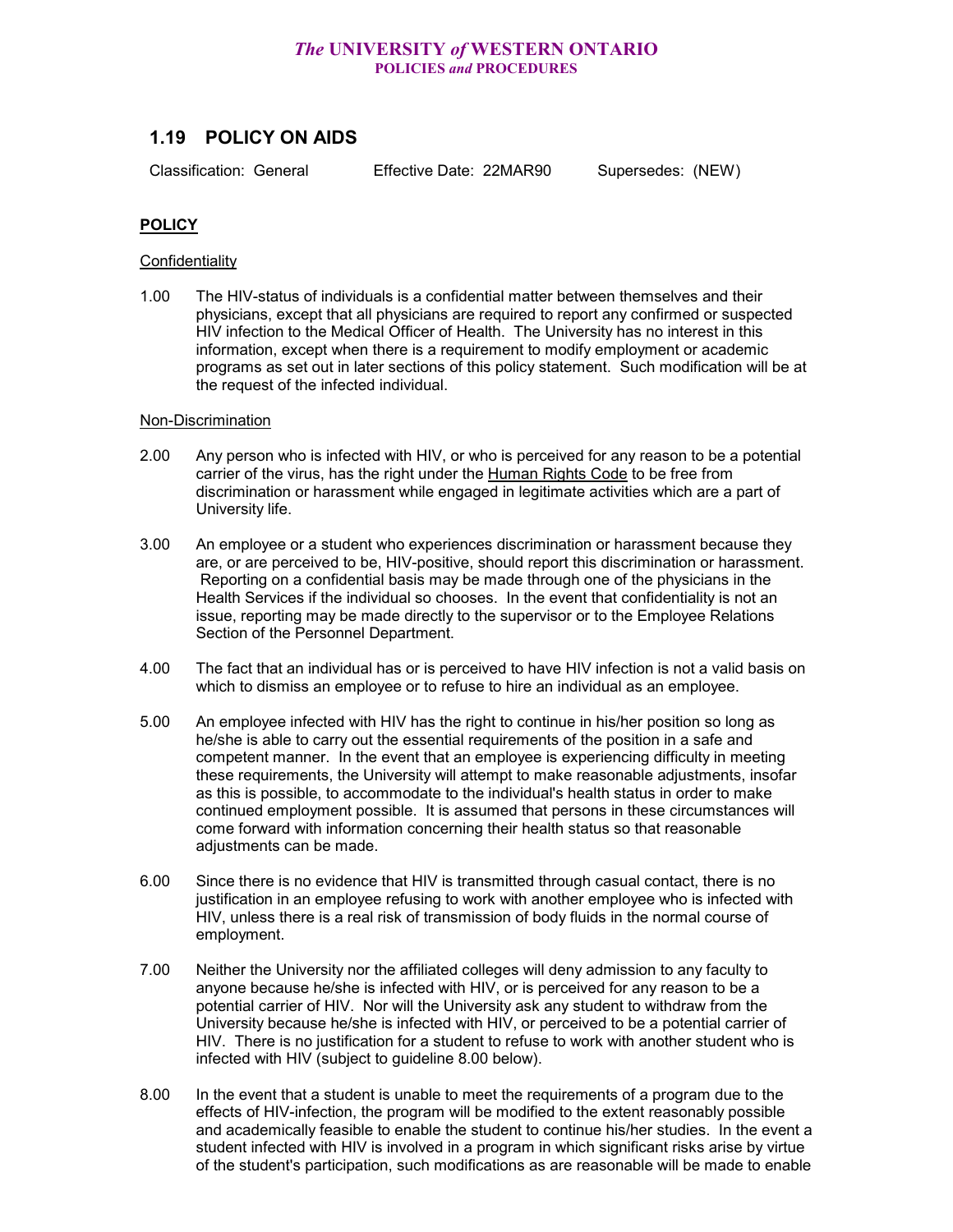the student to safely participate in the program.

9.00 Students infected with HIV will not be discriminated against in the provision of student housing. However, it is recognized that such students may have special requirements and, where possible, all reasonable efforts will be made in order to protect the health and/or confidentiality of the HIV-infected student.

#### Education

10.00 The University will develop and maintain current educational programs regarding AIDS for all members of its constituency: students, staff and faculty. These programs will be designed to be proactive and will emphasize prevention as the most effective approach to the control of infection at this time. The accessibility of these educational programs will be continually monitored, and materials will be updated to reflect the ongoing state of knowledge concerning this disease.

#### Research

11.00 The University is committed to the promotion and encouragement of research concerning AIDS through the provision of human and financial resources as it is able to do so.

#### Testing Policies

12.00 Mandatory testing for HIV infection is not a prerequisite for employment by the University nor for admission to any academic program. In principle, the University does not support mandatory testing, and therefore such practices will not be implemented. It does, however, recognize that circumstances may exist where individuals may wish to seek such testing due to the presumption of increased risk and they should be encouraged to do so. The University's role is one of providing counselling for those members who request it, and referral to appropriate testing resources (through family physicians) except in those cases in which occupational exposure is a factor.

#### **APPENDIX ATTACHED:**

#### **[Preamble](#page-4-0)**

[Policy Guidelines and Rationale](#page-5-0)

- I [Confidentiality](#page-5-1)
- II [Non-Discrimination](#page-5-2)
- III [Education](#page-7-0)
- IV [Research](#page-7-1)
- V [Testing Policies](#page-8-0)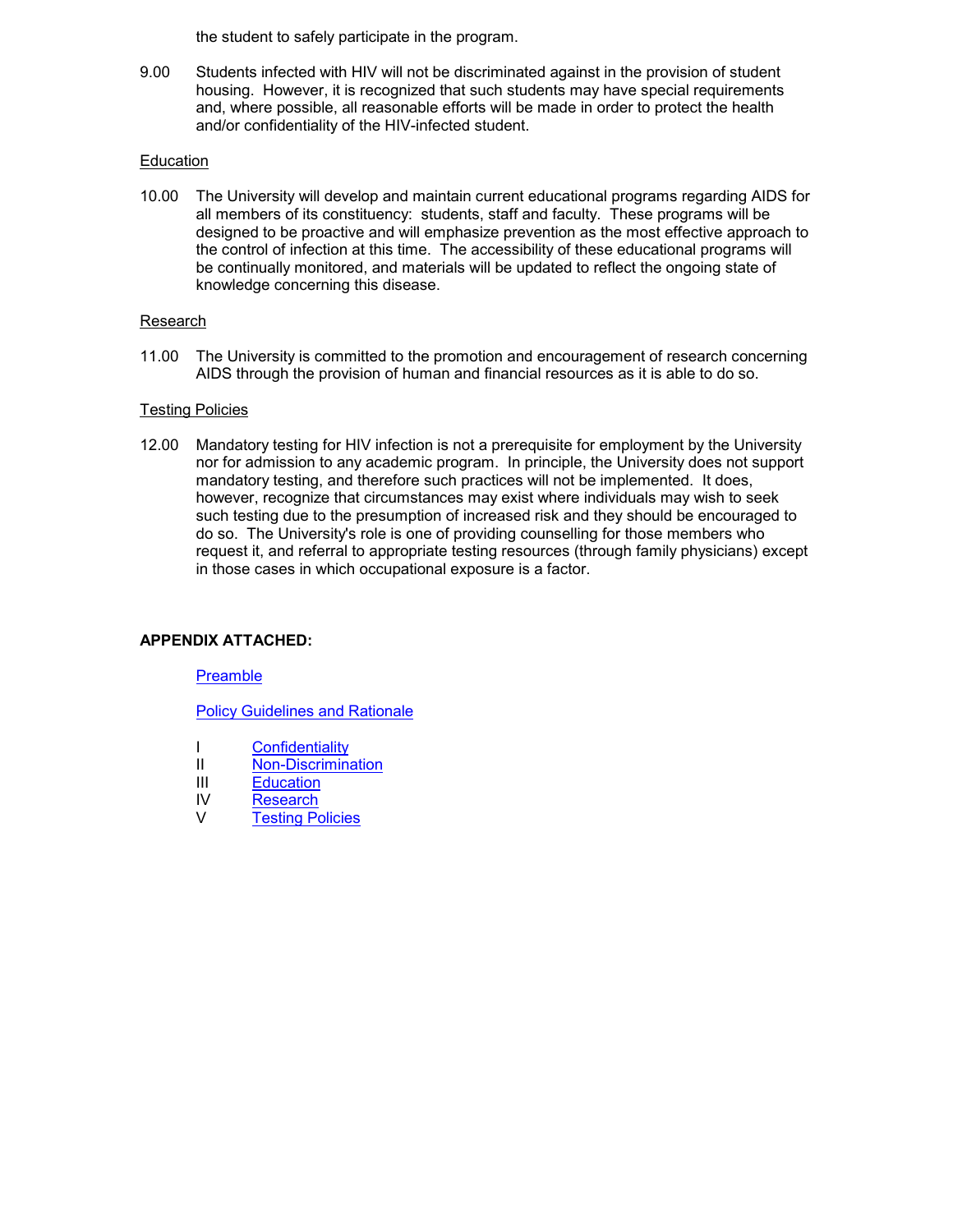#### THE UNIVERSITY OF WESTERN ONTARIO POLICY ON AIDS

### <span id="page-4-0"></span>PREAMBLE

The increase in public awareness of the consequences of infection by the human immune deficiency virus (HIV) has given rise to some very serious issues in Canadian society. These issues are now impacting on the city of London and the University community. In order to address present concerns about HIV and in anticipation of future developments, it is The University of Western Ontario's intention to enact sound policy guidelines designed to best meet the needs of its entire constituency: faculty, staff, students and persons using the University's services.

These policy guidelines have been developed through a consultative process and have included a thorough consideration of the present available knowledge regarding HIV. The University recognizes the importance of balancing the needs and the rights of each individual within the university community against the collective needs and rights of the entire constituency. The rights of individuals to confidentiality and freedom from discrimination in the pursuit of their academic goals must be maintained while ensuring the rights of all members of the community to function in a safe environment.

At present, it is known that HIV is primarily transmitted through sexual contact with an infected individual or through contact with infected blood; therefore, the risk of casual transmission is virtually nil and has never been demonstrated. Despite this knowledge, there is a misconception of risk that must be addressed. This document is intended to confront this issue through the provision of coherent policy guidelines which are based on current scientifically-validated information.

There is widespread recognition among the biomedical community that new knowledge about HIV is emerging continuously; therefore, any policy statement adopted at this time must be subject to regular review. An ongoing and systematic revision of this document, in keeping with emerging scientific knowledge, will ensure that the University remains responsive to the future needs and interests of its members.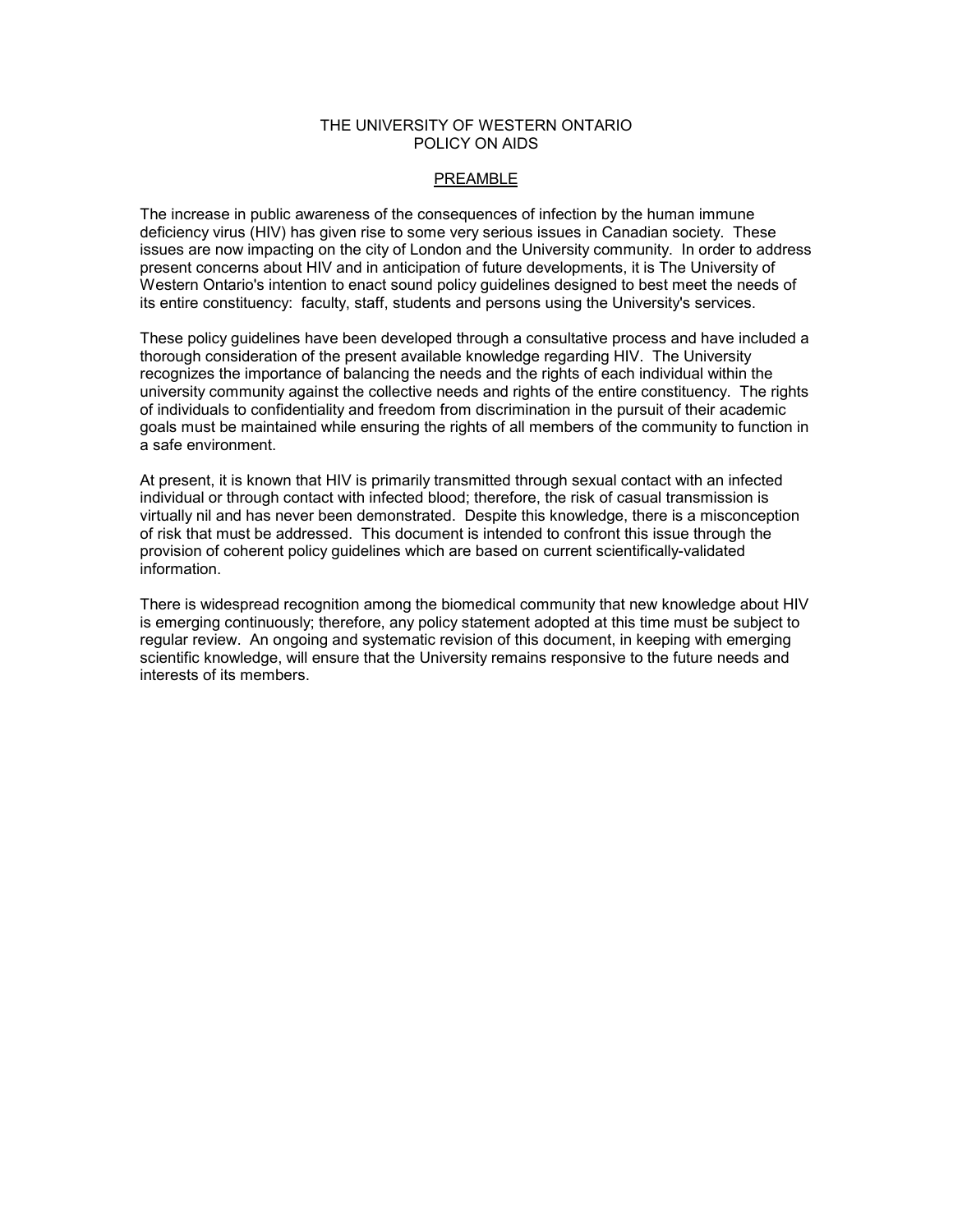#### <span id="page-5-0"></span>POLICY GUIDELINES & RATIONALE

#### <span id="page-5-1"></span>I - Confidentiality

The University recognizes that an HIV-infected individual has the right to confidentiality. In the case of possible occupational exposure to HIV, such as that arising from research projects involving live virus, testing and ongoing monitoring of the individual will be provided but here again, only upon request. Consequently the University has no reason to ascertain the HIV-status of any individual within the community, and will make no effort to determine this status.

In some cases, and only at the request of the individual, HIV testing may be carried out through the University Offices responsible for ordering such tests, such as Student Health Services or Staff/Faculty Health Services. In the case of possible occupational exposure to HIV, such as that arising from research projects involving live virus, testing and ongoing monitoring of the individual will be provided but here again, only upon request. In any event, test results will be confidential, between the physician and the patient, as is true for all medical tests. However, in the case of HIV-positive results, the university physicians will conform to the legal requirement to convey this confidential information to the Medical Officer of Health. This in no way will compromise confidentiality within the University setting.

HIV-positive individuals may wish to disclose their condition as an individual choice. At the present time the University takes no position relative to this, as there is no reason for the University community to know the HIV-status of any individual. If an HIV-positive person feels that his/her status may, as a result of his/her employment or coursework, put another person at risk, he/she is advised to consult in confidence with his/her own physician or with the physicians in either of the University Health Services. An evaluation of the degree of risk will be undertaken by the individual's physician in consultation with the Medical Officer of Health. At no time will the University administration be involved in this consultative process without the individual's knowledge and consent.

#### **Policy Guideline 1.00**

**The HIV-status of individuals is a confidential matter between themselves and their physicians, except that all physicians are required to report any confirmed or suspected HIV infection to the Medical Officer of Health. The University has no interest in this information, except when there is a requirement to modify employment or academic programs as set out in later sections of this policy statement. Such modification will be at the request of the infected individual.**

#### <span id="page-5-2"></span>II - Non-Discrimination

While the University acknowledges that the HIV-status of any individual is a matter of confidence between that individual and his/her physician, the University is also aware that this status can become known in the community, usually as a choice of the individual involved. While the University takes no position as to whether an individual should or should not disclose his/her HIVpositive status, it does acknowledge that such a disclosure can, in some circumstances, lead to real or perceived discrimination.

The University has a twofold obligation to: provide a working environment which is as safe as possible and in which the hazards of HIV infection are minimal, and one in which the rights of all members of the University community are recognized. Furthermore it also recognizes that individuals with HIV-infection have the right to pursue activities as their conditions allow, including continuation of work or study. These individuals have the right to access University services and facilities, so long as this does not pose a safety or health hazard for themselves or others.

Based on current scientific and medical knowledge, there is no justification for restricting the access of HIV-positive persons from university activities and services, including athletic facilities, swimming pools, restaurants and other common areas. In all cases, Occupational Health and Safety Policies will be fully enforced in order to reduce the risk of infection to others. Thus, at this time, there is no medical reason, including pregnancy, for refusing to associate with an HIVinfected individual, on that basis alone.

Regarding employees: the University will not discriminate against any employee on the basis of HIV status. As long as the employee is able to continue to meet the requirements of his/her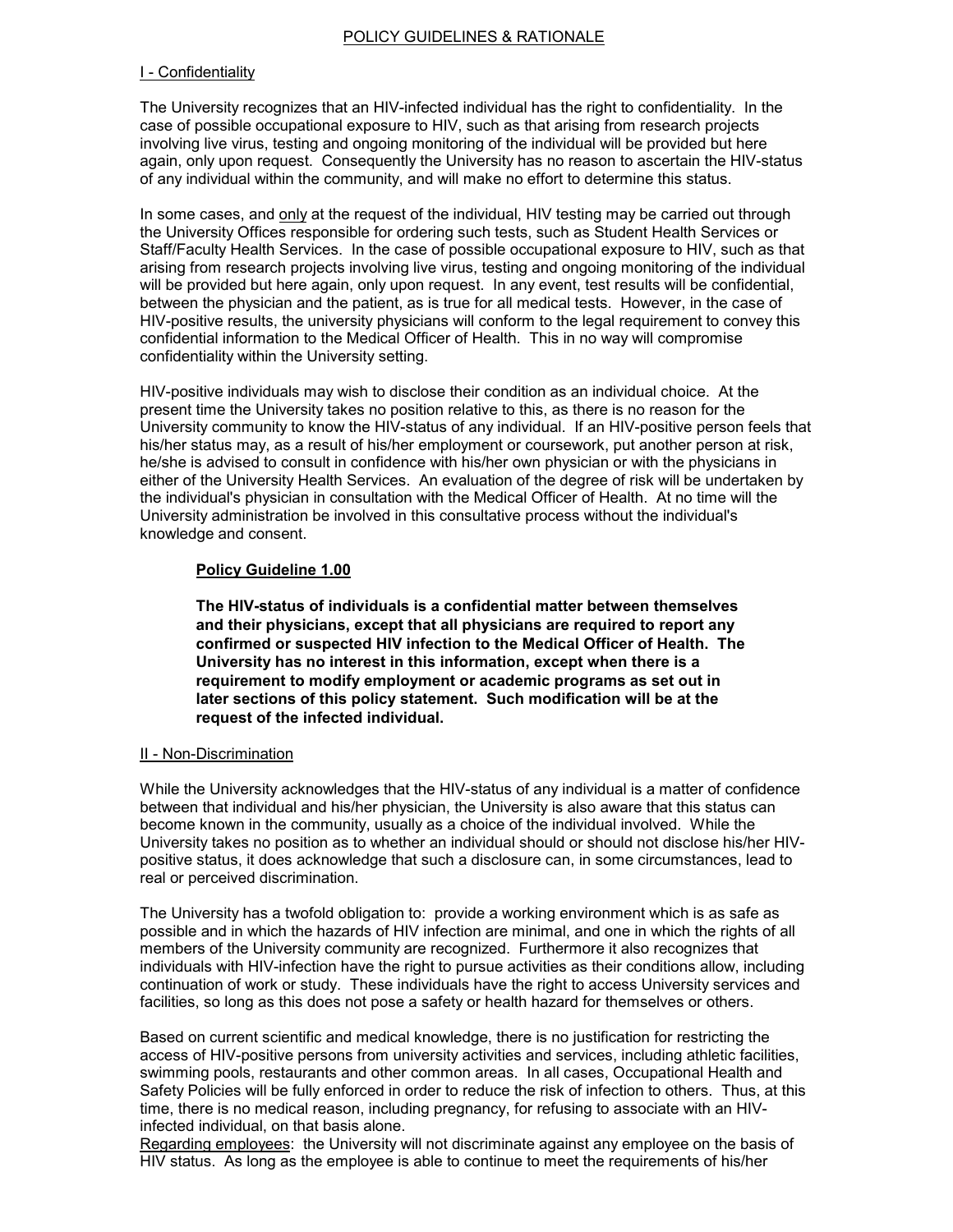position and does not pose a health threat to others, the employee has a right to continued employment. If an HIV-infected employee cannot carry out his/her regular duties due to illness, or poses a health threat to others, the University will attempt to change the work situation of such an employee in order to reach an accommodation that is mutually acceptable. In this regard, those employees that are HIV-positive will be treated in the same manner as those employees suffering from any other disease which may affect their ability to work.

At the present time, the University does not require that any employee provide proof that he/she is free from HIV-infection. Therefore, knowledge of the applicant's HIV status is neither required when considering a candidate, nor a factor in selection should it become known.

Regarding students: the University will not discriminate against any student on the basis of HIV status. The University will not deny admission to any of its faculties or affiliated colleges to anyone with HIV infection, or require any such students to withdraw. Students with HIV infection shall be allowed regular classroom attendance in an unrestricted manner, as long as the student is capable. There is no medical evidence to suggest that the participation of an HIV-positive student in virtually any academic exercise will place either that student or others at risk.

Possible exceptions may exist within programs that require invasive procedures or exposure to body fluids, such as blood. Such programs may exist within the Health Sciences Faculties, or the Faculty of Physical Education. Where there is concern that a risk situation may exist, the program will be reviewed by the AIDS Policy Task Force, with the assistance of the Medical Officer of Health, and a determination of risk will be made. If there is a risk to others by virtue of an HIVpositive student's participation in some aspect of the curriculum, the University will attempt to modify the program insofar as this is academically possible. Such students will be counselled, regarding the advisability/feasibility of continuing in their academic programs.

Regarding student residences: There is no medical evidence indicating that HIV-infected individuals pose a risk to those in a shared living environment, and therefore, there is no reason that an HIV-positive student should be denied access to University residences. Indeed, the greater risk may relate to the infected individual's greater susceptibility to other, common types of infection. For this reason, HIV-positive students may wish to request private accommodation. All such requests will be considered on a case by case basis.

#### **Policy Guideline 2.00**

**Any person who is infected with HIV, or who is perceived for any reason to be a potential carrier of the virus, has the right under the Human Rights Code to be free from discrimination or harassment while engaged in legitimate activities which are a part of University life.**

#### **Policy Guideline 3.00**

**An employee or a student who experiences discrimination or harassment because they are, or are perceived to be HIV-positive, should report this discrimination or harassment. Reporting on a confidential basis may be made through one of the physicians in the Health Services if the individual so chooses. In the event that confidentiality is not an issue, reporting may be made directly to the supervisor or to the Employee Relations Section of the Personnel Department.**

#### **Policy Guideline 4.00**

**The fact that an individual has or is perceived to have HIV infection is not a valid basis on which to dismiss an employee or to refuse to hire an individual as an employee.**

#### **Policy Guideline 5.00**

**An employee infected with HIV has the right to continue in his/her position so long as he/she is able to carry out the essential requirements of the position in a safe and competent manner. In the event that an employee is experiencing difficulty in meeting these requirements, the University will**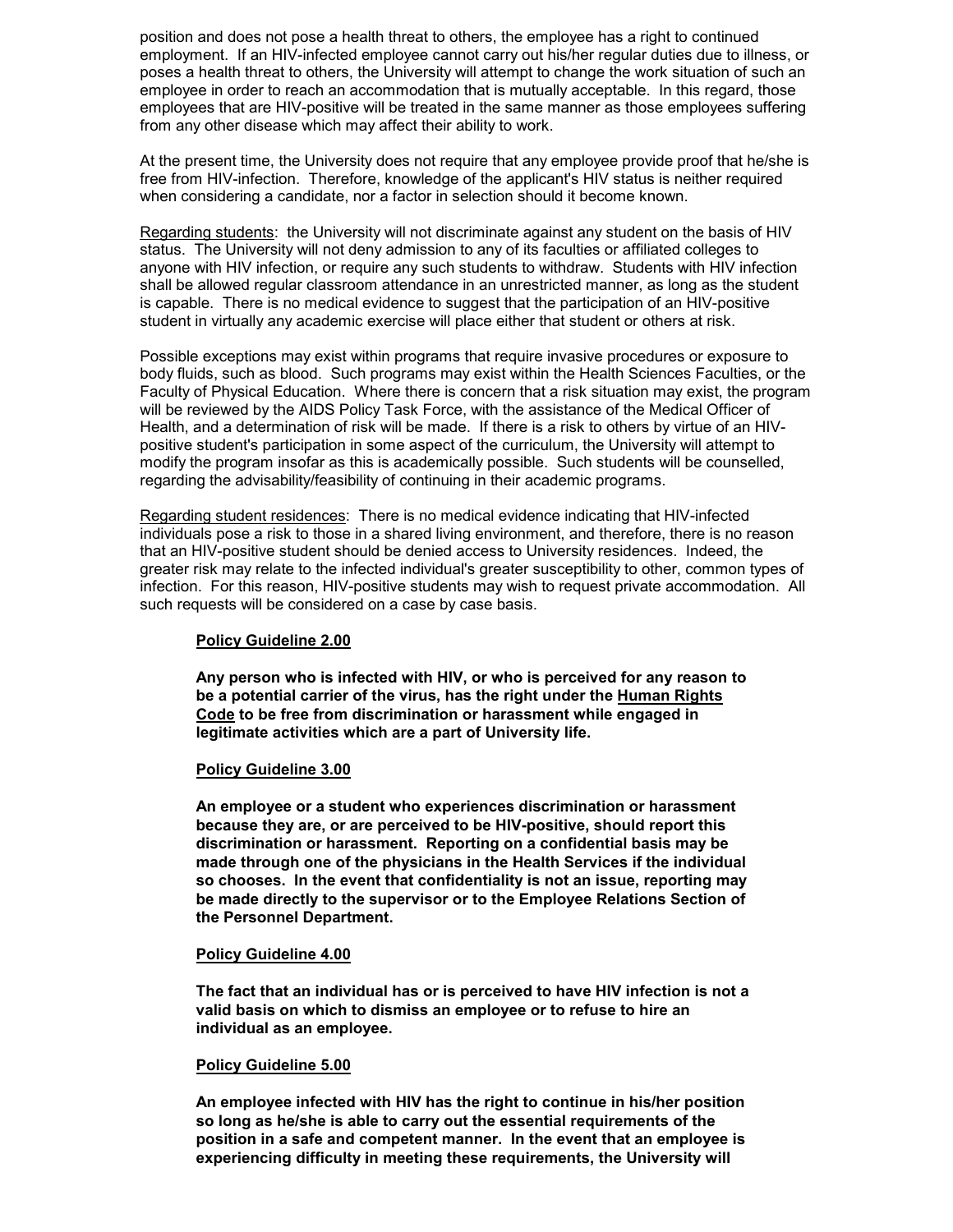**attempt to make reasonable adjustments, insofar as this is possible, to accommodate to the individual's health status in order to make continued employment possible. It is assumed that persons in these circumstances will come forward with information concerning their health status so that reasonable adjustments can be made.**

#### **Policy Guideline 6.00**

**Since there is no evidence that HIV is transmitted through casual contact, there is no justification in an employee refusing to work with another employee who is infected with HIV, unless there is a real risk of transmission of body fluids in the normal course of employment.**

#### **Policy Guideline 7.00**

**Neither the University nor the affiliated colleges will deny admission to any faculty to anyone because he/she is infected with HIV, or is perceived for any reason to be a potential carrier of HIV. Nor will the University ask any student to withdraw from the University because he/she is infected with HIV, or perceived to be a potential carrier of HIV. There is no justification for a student to refuse to work with another student who is infected with HIV (subject to guideline eight, as below).**

#### **Policy Guideline 8.00**

**In the event that a student is unable to meet the requirements of a program due to the effects of HIV-infection, the program will be modified to the extent reasonably possible and academically feasible to enable the student to continue his/her studies. In the event a student infected with HIV is involved in a program in which significant risks arise by virtue of the student's participation, such modifications as are reasonable will be made to enable the student to safely participate in the program.**

#### **Policy Guideline 9.00**

**Students infected with HIV will not be discriminated against in the provision of student housing. However, it is recognized that such students may have special requirements and, where possible, all reasonable efforts will be made in order to protect the health and/or confidentiality of the HIVinfected student.**

#### <span id="page-7-0"></span>III - Education

The University is committed to comprehensive educational programs that inform students, employees, and the public about AIDS and its prevention. Due to the serious nature of AIDS many people have deep concerns about contracting the disease. While current medical opinion indicates that HIV-infection cannot be contracted through casual contact, employees and students in the health professions can encounter situations which pose some danger of infection. Through education, employees and students will gain insight into the nature of AIDS, its prevention and protective measures.

#### **Policy Guideline 10.00**

**The University will develop and maintain current educational programs regarding AIDS for all members of its constituency: students, staff and faculty. These programs will be designed to be proactive and will emphasize prevention as the most effective approach to the control of infection at this time. The accessibility of these educational programs will be continually monitored, and materials will be updated to reflect the ongoing state of knowledge concerning this disease.**

#### <span id="page-7-1"></span>IV - Research